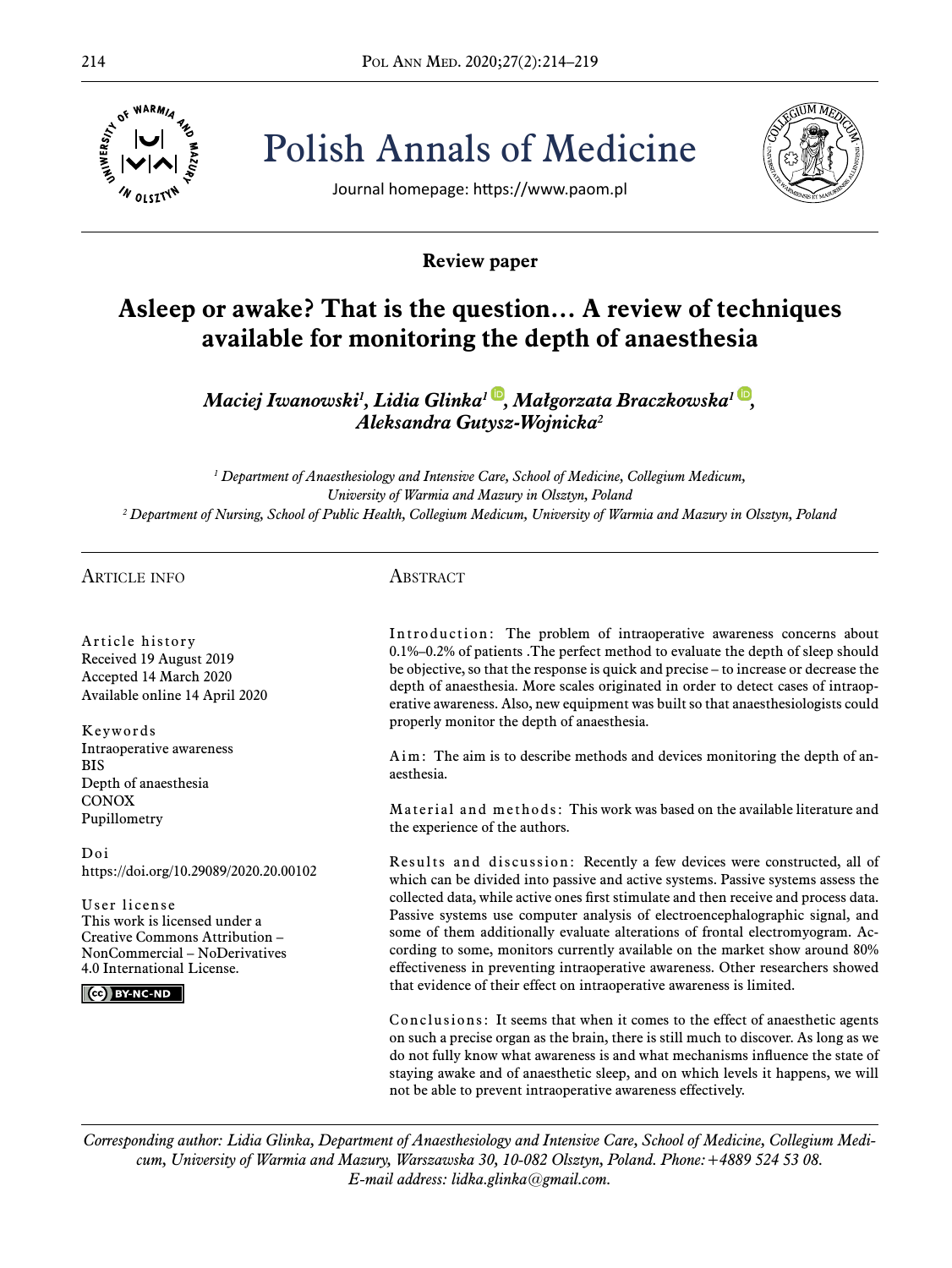#### **1. INTRODUCTION**

Surgical procedures have been performed since time immemorial. Initially, people who underwent invasive treatment had to suffer tremendous physical and mental pain because then anaesthetics were not known yet. In the course of time, a number of substances which alleviated pain as well as obliterating consciousness were invented, yet their application was not always successful.

The first documented general anaesthesia took place on 30 September 1846. It was administered by William Morton, who used ether during tooth removal.<sup>1</sup> Since then, a great number of new anaesthetics have been introduced for general anaesthesia, intravenous and inhaled agents, different methods and techniques of inducing anaesthesia have developed. More and more efficient equipment to induce anaesthesia and monitor patients as well as standards of anaesthesiologic workshop have been introduced, which has consequently improved patients' safety.

As a dynamically developing field of medicine, anaesthesiology follows challenges of modern surgery. In order to meet them, research is done into methods of monitoring the depth of anaesthesia, so that the patient is provided with maximum comfort, at the same time reducing the risk of anaesthesia-related complications.

Initially, monitoring patients' condition concerned only observation and clinical examination. In 1847, Plomley divided anaesthetic sleep into stages: analgesia; excitement, with or without consciousness; and the stage of deep anaesthesia.2

The first scale of the depth of anaesthesia induced with ether was introduced by John Snow on the basis of such physical signs as eyelash reflex, eyeball movements, depth and frequency of breaths, activity of intercostal muscles. He described five stages of anaesthesia and recommended that the procedure be performed after the eyelash reflex was lost, that is in the fourth stage. When breathing disturbance appeared in the form of 'rattling breath,' it was a signal to reduce the depth of anaesthesia.<sup>3</sup>

In the distant past patients were quite often conscious during surgical procedures, because too deep anaesthesia was related to a higher percentage of morbidity and mortality. In 1920, Guedel proposed a four-stage scale of the depth of anaesthesia, which was widely accepted for many years. The division into particular stages was based on the tension of muscles, the depth and frequency of breaths and eyeball movements.4

In the course of time, new agents were invented – intravenous anaesthetics and skeletal muscle relaxants – which led to reducing doses needed for general anaesthesia. At the same time, attempt were made to ensure good operative conditions. In 1950, Winterbottom documented the first case of intraoperative awareness. The patient heard and remembered conversations which took place during the procedure and felt intraoperative pain.<sup>5</sup> This encouraged practitioners and researchers to investigate the problem and look for new methods of monitoring the depth of anaesthesia, which resulted in a number of postulates that were to help delineate standards in anaesthesiology. In 1957, Woodbridge enumerated four elements which contribute to general anaesthesia: sensory blockade, motor blockade, blockade of autonomous responses, and unconscious sleep.6 In 1987, Prys-Roberts indicated that unconscious sleep with loss of memory was one of the main assumptions of a properly performed anaesthesia, while other elements were just 'additions.' These views evolved further.7 Stanski and Shafer believed that not only hypnotic agents but also analgesics should be administered in proper doses, and only a combined effect of both could ensure the right comfort and safety of the patient.<sup>8</sup>

More scales originated in order to detect cases of intraoperative awareness. Also, new equipment was built so that anaesthesiologists could properly monitor the depth of anaesthesia. In the 2012 recommendations of the Committee on Quality and Safety in Anaesthesia of the Polish Society of Anaesthesiology and Intensive Therapy concerning intraoperative awareness it was stated that 'the quality of anaesthesia is determined by its depth. It is a result of stifling the activity of the central and peripheral nervous system. Assessment of the depth of anaesthesia, resulting from a subjective analysis of clinical parameters, is currently more and more based on objective data retrieved with the use of state-of the-art devices monitoring particular elements of anaesthesia, including the level of obliterating awareness (pharmacological sleep).'9

The problem of intraoperative awareness concerns about  $0.1\%$ –0.2% of patients under anaesthesia.<sup>10–13</sup> The risk group includes people with genetic (mutation of melanocortin 1 receptor) or acquired resistance to anaesthetics. Additionally, there are patients who abuse alcohol, drug addicts, patients chronically on opioids, metabolism-enhancing medications, antiretroviral medications, or high doses of betablockers. Awakenings occur also in patients who do not tolerate high doses of anaesthetics due to low heart reserve, patients who undergo procedures which require lowering doses of anaesthetics. The risk group encompasses also patients with prolonged intubation and those who undergo total intravenous anaesthesia (TIVA). In the case of Caesarean section, the risk increases to 0.4%; in cardiosurgery in extracorporeal circulation – to 9%, while in obese patients – to 10%. In the case of multiorgan injuries and emergency procedures, the risk of awareness is higher than  $10\%$ .<sup>14–15</sup>

Analyses of monitoring the depth of anaesthesia should take into consideration methods which were used before the era of monitoring. During each anaesthesia this should include: assessment of patient's movements, depth and pattern of breathing, eyeball movements, pupil dilation and its reaction to light, possible lacrimation, moistness and colour of the skin, capillary refill time, pulse tension. Assessment of the cardiac cycle and blood pressure measurement can suggest what steps to take during anaesthesia, yet one needs to remember that 33% of intraoperative awareness cases occur when life parameters are stable.16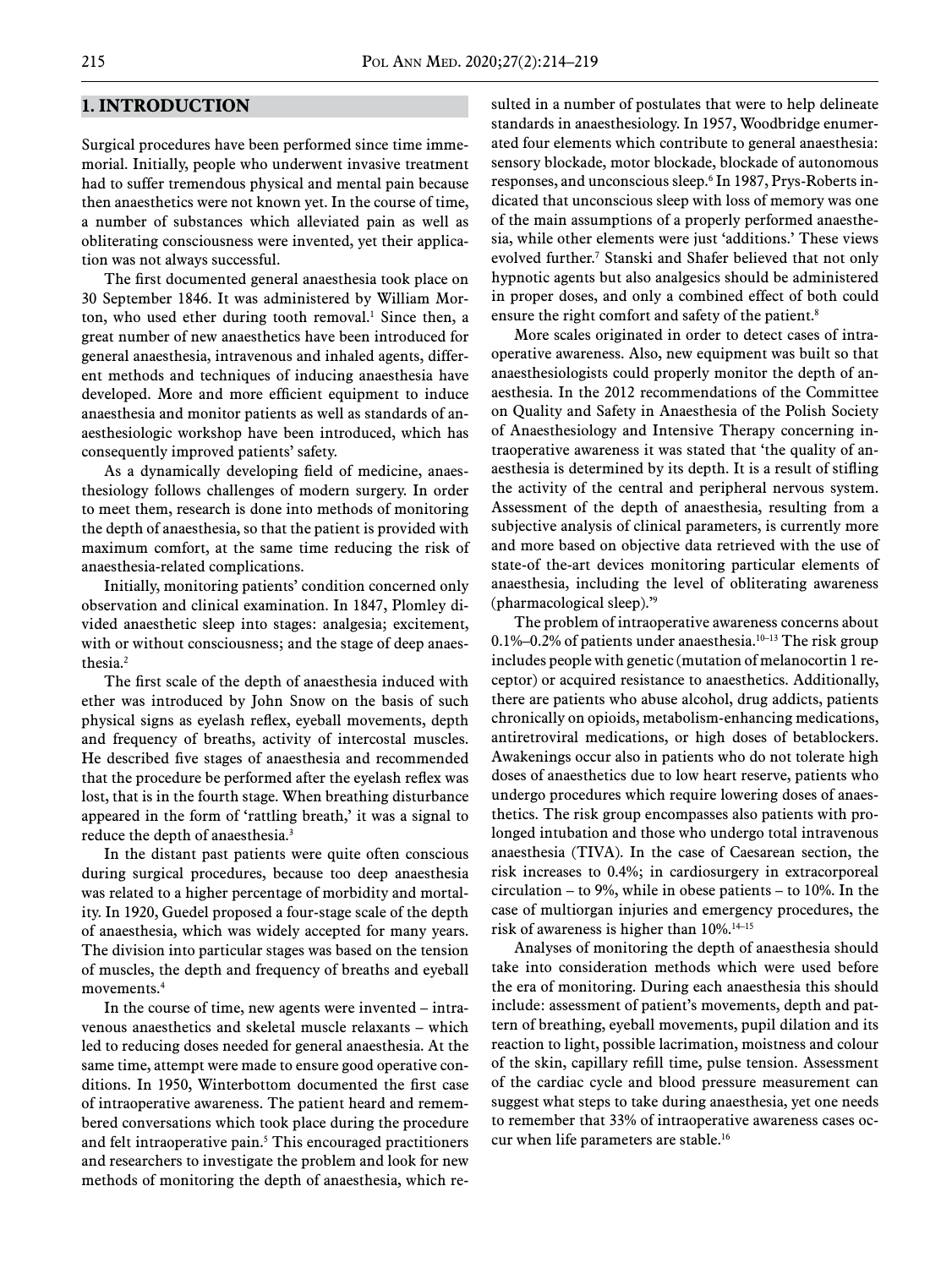# **2. AIM**

The aim of this paper is to describe methods and devices monitoring the depth of anaesthesia.

#### **3. MATERIAL AND METHODS**

This work was based on the available literature and the experience of the authors.

#### **4. RESULTS AND DISCUSSION**

The perfect method to evaluate the depth of sleep should be objective, so that the response is quick and precise – to increase or decrease the depth of anaesthesia. For that purpose, recently a few devices were constructed, all of which can be divided into passive and active systems. Passive systems assess the collected data, while active ones first stimulate and then receive and process data. Passive systems available on the market include: BIS, SNAP monitor, IoC monitor, Narcotrend monitor, SedLine monitor, Entropy, Conox (Table 1).

All of them use computer analysis of electroencephalographic (EEG) signal, and some of them additionally evaluate alterations of frontal electromyogram (EMG). Monitors based on EEG analysis can provide inadequate records if there is a device generating the electromagnetic field nearby, e.g. an electrocoagulation device, when during administering anaesthesia ketamine or nitrous oxide are applied. The displayed value can also be influenced by the activity of skeletal muscles. Both of the above agents do not suppress gamma waves in EEG, which can be received by the device as a state of insufficient anaesthesia when the patient is in fact under sufficiently deep anaesthesia.<sup>17-19</sup>

Biscpectral index (BIS), index of consciousness (IoC), and SNAP index are EEG signal processed in real time from the frontotemporal electrode, presented in the form of a number between 0 and 100. The recommended values for

**Table 1. Summarizes pros and cons of each of the methods described above.**

| Methods monitoring<br>the depth of anesthesia                        | Limitations                                                                                                                                                                                                                                                            | Advantages                                                                      |
|----------------------------------------------------------------------|------------------------------------------------------------------------------------------------------------------------------------------------------------------------------------------------------------------------------------------------------------------------|---------------------------------------------------------------------------------|
| <b>BIS</b>                                                           | Neurosurgery<br>Electrocoagulation<br>Use of ketamine / nitrous oxide during anesthesia<br>Impact of glass muscle activity<br>Passive method                                                                                                                           | Ease to use<br>A large number of references using this method                   |
| SNAP monitor<br><b>IoC</b> monitor<br>Narcotrend<br>(EEG analysis)   | Neurosurgery<br>Electrocoagulation<br>Use of ketamine / nitrous oxide during anesthesia<br>Impact of glass muscle activity<br>Passive method<br>Limited references                                                                                                     | Ease to use                                                                     |
| SedLine monitor<br>(EEG analysis)                                    | Neurosurgery<br>Electrocoagulation<br>Use of ketamine / nitrous oxide during anesthesia<br>Impact of glass muscle activity<br>Passive method<br>Limited references                                                                                                     | EEG spectrum density analysis both hemispheres<br>Ease to use<br>High precision |
| Cerebral State Monitor,<br>Entropia, Conox<br>(EEG and EMG analysis) | Neurosurgery<br>Electrocoagulation<br>Use of ketamine / nitrous oxide during anesthesia<br>Passive method<br>Limited references                                                                                                                                        | <b>EMG</b> analysis<br>Ease to use                                              |
| aepEX                                                                | Neurosurgery<br>$ENT$ – ear procedures<br>Damage to the auditory pathway at any level<br>More absorbing method in use<br>Limited references                                                                                                                            | Active method                                                                   |
| <b>VERS</b>                                                          | Neurosurgery<br>Ophthalmology<br>Visual damage at any level<br>More absorbing method in use<br>Limited references                                                                                                                                                      | Active method                                                                   |
| Pupillometry                                                         | Neurosurgery<br>Visual damage at any level<br>Ophthalmology/ENT/maxillofacial surgery<br>(limited access to the patient)<br>Use of nitrous oxide / thiopental during anesthesia<br>Limited references<br>Using the device during anesthesia requires a lot of practice | Active method<br>Small size of the device                                       |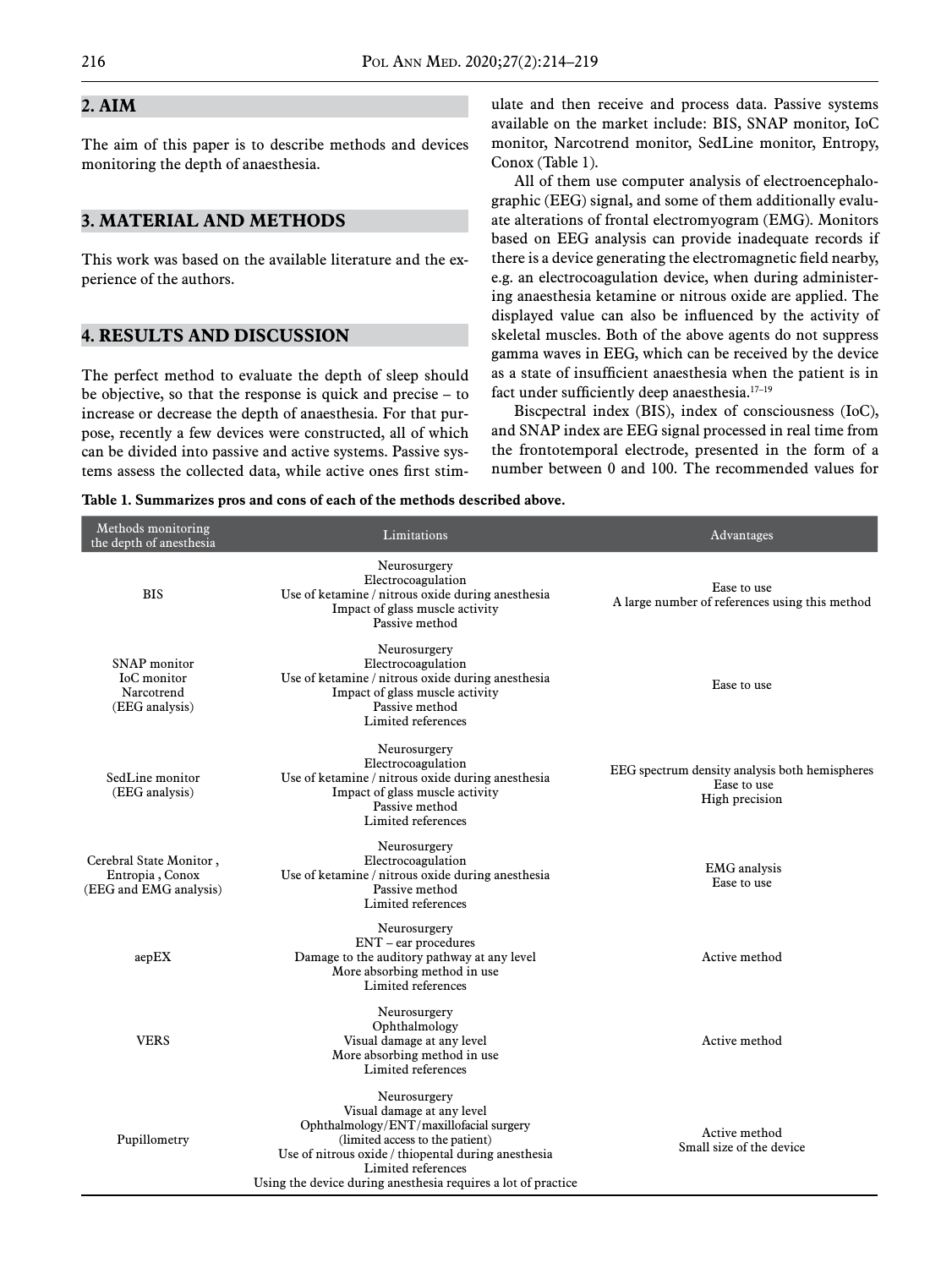general anaesthesia for BIS and IoC are between 40 and 60. In turn, SNAP values should remain between 54 and 74.

Narcotrend monitor, similarly to BIS, automatically analyses EEG records, looking for patterns, and the result which undergoes processing is presented in the form of visual parameters from A (conscious) to F (deeply unconscious), while D/E is the state proper for general anaesthesia. The letter scale was improved with Narcotrend index, whose values are between 0 (no EEG activity) to 100 (conscious). The D level of anaesthesia corresponds to values 37–64, while the E level to 13-36.<sup>9,20</sup> Weber et al. showed lower consumption of anaesthetic agents and faster awakening after the procedure in randomized controlled trial with Narcotrend in children's anaesthesia for endoscopic procedures.<sup>21</sup>

Another device worth applying is SedLine monitor, which is based on 4-channel EEG, separately monitoring both hemispheres. Apart from the global patient state index (PSI), whose reference value during administering general anaesthesia should be between 25 and 50, the analysis encompasses also the spectral density of EEG wave from over both hemispheres. The result is displayed as a colourful spectrogram separately for each hemisphere. This makes it possible to locate areas with enhanced bioelectric activity more precisely.

The limitation of BIS, that is the effect of skeletal muscles activity, made researchers look for a method that would separate the activity of the brain cortex from the activity of muscles. Their work resulted in Cerebral State Monitor, Entropy and Conox.<sup>22-23</sup>

On the basis of the analysis of frontotemporal EEG records, cerebral state monitor shows a numerical value (cerebral state index  $-$  CSI) between 0 and 100, correspondent to the depth of anaesthesia. Recommended reference values are identical as for BIS. Cerebral state monitor also indicates the value of frontotemporal EMG. High EMG values can interfere with the CSI records. This might be related to a strong pain stimulation, muscle stiffness, too low a level of muscle relaxation or presence of a source of strong electromagnetic field (e.g. electric coagulation). If after eliminating factors which can increase the value of EMG and a decrease in its value the CSI is still high, the depth of anaesthesia is insufficient. At the moment, there are no studies that would prove that employing CSM has an impact on the number of cases intraoperative awareness.24

Entropy is comprised of two parameters, that is the state entropy (SE) and the response entropy (RE). SE is based on the analysis of EEG waves and corresponds to the activity of the cortex, while RE is based on the analysis of EEG and EMG waves, which depicts subcortical activity. When an external stimulus (e.g. pain) appears, RE first and then SE will start increasing. SE values range between 0 and 91, while RE values between 0 and 100, and the 40–60 margin is believed to be proper for general anaesthesia. One needs to mention that a difference between RE and SE larger than 5–10 may indicate that intraoperative analgesia is insufficient.<sup>24</sup> Singh et al. proved that entropy is a useful index of the depth of anaesthesia in procedures with a laryngeal mask airway, propofol and sevoflurane.<sup>25</sup>

Conox monitor informs the user about two parameters: qCON and qNOX. On the basis of EEG analysis, qCON is assessed as it corresponds to the depth of anaesthesia. In turn, qNOX can provide an insight into whether a patient responds to external stimuli. One should not identify this with monitoring pain. Both values should remain within the margin of 40–60.26 Conox is one of the most state-of-theart medical devices, that is why so far there has been no data about its effectiveness. The first trials applying this method are encouraging; it seems that Conox monitoring makes it possible to considerably save anaesthetic agents and wake the patient up faster, still maintaining the right depth of anaesthesia (initial reports, our own data).

Among the working systems available on the market, it is worth mentioning devices which monitor evoked action potentials (auditory, visual, somatosensory) and pupillometry with the possibility of stimulation (light, electrical), that is aepEX and AlgiScan.

The aepEX system records auditory evoked potentials (AEPs), that is an electrophysiological brain response to auditory stimulation. The aepEX monitor displays an averaged electrophysiological response of the nervous system to generated sounds (the so called click) and calculates the aepEX index, that is an index of deviations of a curve showing information about the amplitude and latency of response. The aepEX index determines a correlation between the depth of anaesthesia and the state of patient's awareness. The system generates loud clicks in the patient's ears through headphones. Then, it monitors subsequent AEPs, transforming them into a numerical index in the range between 1 and 100. The system monitors activity of the brain stem, unlike most of the systems based on passive EEG analysis, which assess activity from the cortex. The AAI combines the value of passive assessment (EEG from the frontal region) with active assessment – the response of the brain stem to an auditory stimulus. After processing, the result of the measurement is displayed in the form of a number. The result between 30 and 40 indicates that the depth of anaesthesia is sufficient and the organism does not respond to an external stimulus at any level of the auditory pathway. A few studies have shown that applying this method lowers the amount of necessary anaesthetics and makes it possible to wake the patient up faster after the surgery.<sup>22,24,27</sup>

Somatosensory evoked potentials are obtained through stimulation of sensory fibres of peripheral nerves (most often of the limbs), at the same time registering the presence, quality and strength/power of the evoked response depending on the applied stimulus. This method did not find a wider application in monitoring the depth of anaesthesia. It is used mainly to monitor the intraoperative function of the spinal cord, peripheral nerves or the brain stem.

VERS – that is visual evoked response potentials – are generated by a series of flashes from special goggles, lenses. This method did not enjoy a wider application in monitoring the depth of anaesthesia. Its application is limited to monitoring the function of the visual pathway during procedures in the anterior cranial fossa, the base of skull (the pituitary gland). $^{23,24}$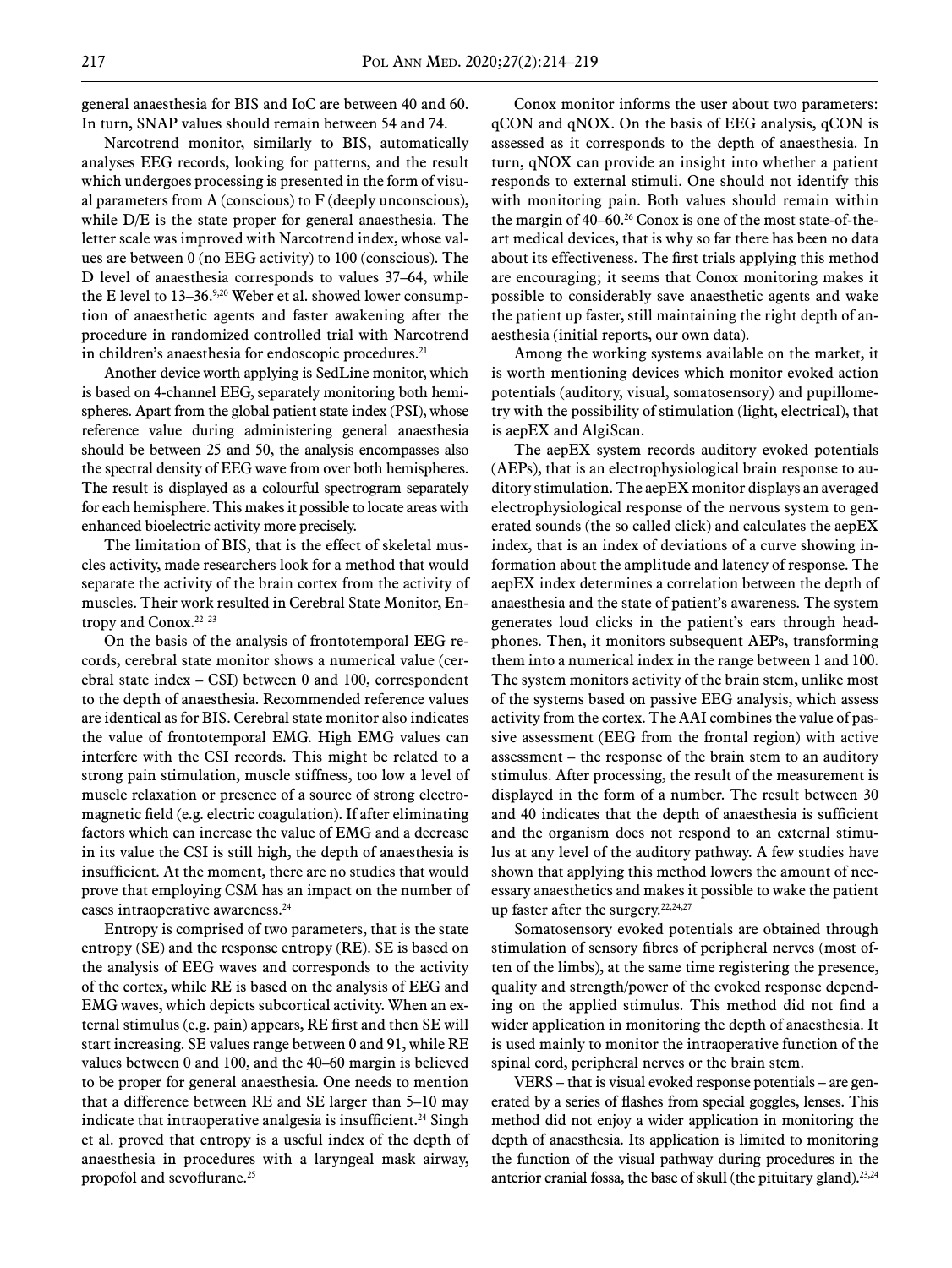Among the currently available active methods, it is worth considering pupillometry. It is based on assessing the size of the pupil and its reactivity depending on the stimulus (visual, electric, measurement of pupil's size in response to surgical stimulation).

The key in assessing and measuring the pupil is investigating the response of the sympathetic system to an automatic electric stimulation (10–60 mA) and its assessment on the basis of observations of changes in pupillary response. This way a pupillometer measures and calculates the pain pupillary index (PPI), whose value in the scale between 1 and 10 corresponds to the reactivity to external factors, that is to the depth of anaesthesia. The values which should be aimed at during anaesthesia are between 4 and 6.28

Despite easy availability of devices monitoring the depth of anaesthesia, their applicability in practice requires further studies. The results of undertaken analyses are not unanimous. According to some, monitors currently available on the market show around 80% effectiveness in preventing intraoperative awareness.<sup>29</sup> Extensive analyses of Cochrane from 2007 and 2014 showed that BIS-anaesthesia reduces the risk of awareness in groups of greatest risk to a considerable extent.<sup>30,31</sup> According to Myles and Avidan, the application of BIS does not exclude, however, a possibility of intraoperative awareness.16 Continuous development of anaesthesiologists' knowledge and improvement of anaesthetic techniques can help reduce the risk of intraoperative awareness by 50%.<sup>16,31</sup>

There have been attempts to assess applications of BIS monitoring with reference to the depth of patients' sedation in ICUs. The latest metanalysis by Cochrane from 2018 (4245 studies) did not find enough evidence to show that BIS is more useful in clinical assessment of patients.<sup>32</sup>

Another metanalysis comparing clinical effectiveness and costs of anaesthesia with the use of Entropy, BIS and Narcotrend showed that evidence of their effect on intraoperative awareness is limited. Yet reduced use of anaesthetic agents and shortened time of sleep after anaesthesia were proved.<sup>33</sup>

#### **5. CONCLUSIONS**

Undoubtedly, employing additional methods of monitoring the depth of anaesthesia makes it possible to increase the depth more safely when it is necessary (e.g. during a repeated attempt at intubation).

It seems that when it comes to the effect of anaesthetic agents on such a precise organ as the brain, there is still much to discover. As long as we do not fully know what awareness is and what mechanisms influence the state of staying awake and of anaesthetic sleep, and on which levels it happens, we will not be able to prevent intraoperative awareness effectively.

#### **Conflict of interest**

None declared.

## **Funding**

None declared.

#### **References**

- Rondio Z. [Anesthesiology in Poland 50th anniversary of the specialty]. *Anest Intens Ter*. 2002;4:235–236 [in Polish].
- <sup>2</sup> Plomley F. Operations upon the Eye. To the Editor of The Lancet. Lancet. 1847;1:134–135. In: *The History of Anesthesiology. Reprint Series: Part 4. Signs And Stages of Anesthesia. 1974.* https://www.woodlibrarymuseum.org/library/pdf/ WLMREP 4 04.pdf. Accessed February 1, 2019.
- <sup>3</sup> Snow J. *On the Inhalation of Vapors of Ether in Surgical Operations: Containing a Description of the Various Stages of Etherization, and a Statement of the Result of Nearly Eighty Operations in which Ether has been Employed in St. George's and University College Hospitals*. London: John Churchill; 1847. 4 Guedel AE. *Inhalational anesthesia. A fundamental quide*. New
- York: Macmillan; 1937.
- <sup>5</sup> Ghoneim M. Etiology and risk factor of intraoperative awereness. In: Mashour GA, ed. *Consciousness, Awareness and*
- *Anesthesia*. New York: Cambridge University Press; 2010.<br>Woodbridge P. Changing concepts concerning depth of anesthesia. *Anesthesiology.* 1957;18(4):536–550. https://doi. org/10.1097/00000542-195707000-00002.
- Prys-Roberts C. Anesthesia: a practical or impractical construct? *[Br J Anaesth.](https://www.ncbi.nlm.nih.gov/pubmed/3318895)* 1987;59(11):1341–1345. https://doi. org/10.1093/bja/59.11.1341.
- <sup>8</sup> Shafer SL, Stanski DR. Defining depth of anesthesia. *[Handb Exp Pharmacol.](https://www.ncbi.nlm.nih.gov/pubmed/18175102)* 2008;182:409–423. https://doi. org/10.1007/978-3-540-74806-9\_19.
- Ziętkiewicz M, Nestorowicz A. Intraoperative awareness recommendations of the Committee on Quality and Safety in Anaesthesia. Polish Society of Anaesthesiology and Intensive
- Therapy. *Anaesthesiol Intensive Ther*. 2012;44(2):57–62. 10 Myles PS, Williams D, Hendrata M, Anderson H, Weeks A. Patient satisfaction after anaesthesia and surgery: Results of a prospective survey of 10,811 patients. Br J Anaesth. 2000;84(1):6–10. https://doi.org/10.1093/oxfordjournals.bja. a013383.
- <sup>11</sup> Nordström O, Engström AM, Persson S, Sandin R. Incidence of awareness in total i.v. anaesthesia based on propofol, alfentanil and neuromuscular blockade. *Acta Anaesthesiol Scand*. 1997;41(8):978–984. https://doi.org/10.1111/j.1399-6576.1997.tb04823.x.
- <sup>12</sup> Sandin RH, Enlund G, Samuelsson P, Lennmarken C. Awareness during anaesthesia: A prospective case study. *Lancet*. 2000;355(9205):707–11. https://doi.org/10.1016/S0140- 6736(99)11010-9.
- Sebel PS, Bowdle TA, Ghoneim MM, et al. The incidence of awareness during anesthesia: A multicenter United States study. *Anesth Analg*. 2004;99:833–839. https://doi. org/10.1213/01.ANE.0000130261.90896.6C.
- <sup>14</sup> Leslie K, Myles PS, Forbes A, Chan MT, Short TG, Swallow SK. Recovery from bispectral index - guided anaesthesia in a large randomized controlled trial of patients at high risk of awareness. *Anaesth Inten Care*. 2005;33:443–451. [https://doi.](https://doi.org/10.1177%2F0310057X0503300404) [org/10.1177/0310057X0503300404.](https://doi.org/10.1177%2F0310057X0503300404)
- <sup>15</sup> O'Connor MF, Daves SM, Tung A, Cook RI, Thisted R, Apfelbaum J. BIS monitoring to prevent awareness during general anesthesia. *Anesthesiology*. 2001;94(3):520–522. https:// doi.org/10.1097/00000542-200103000-00025.